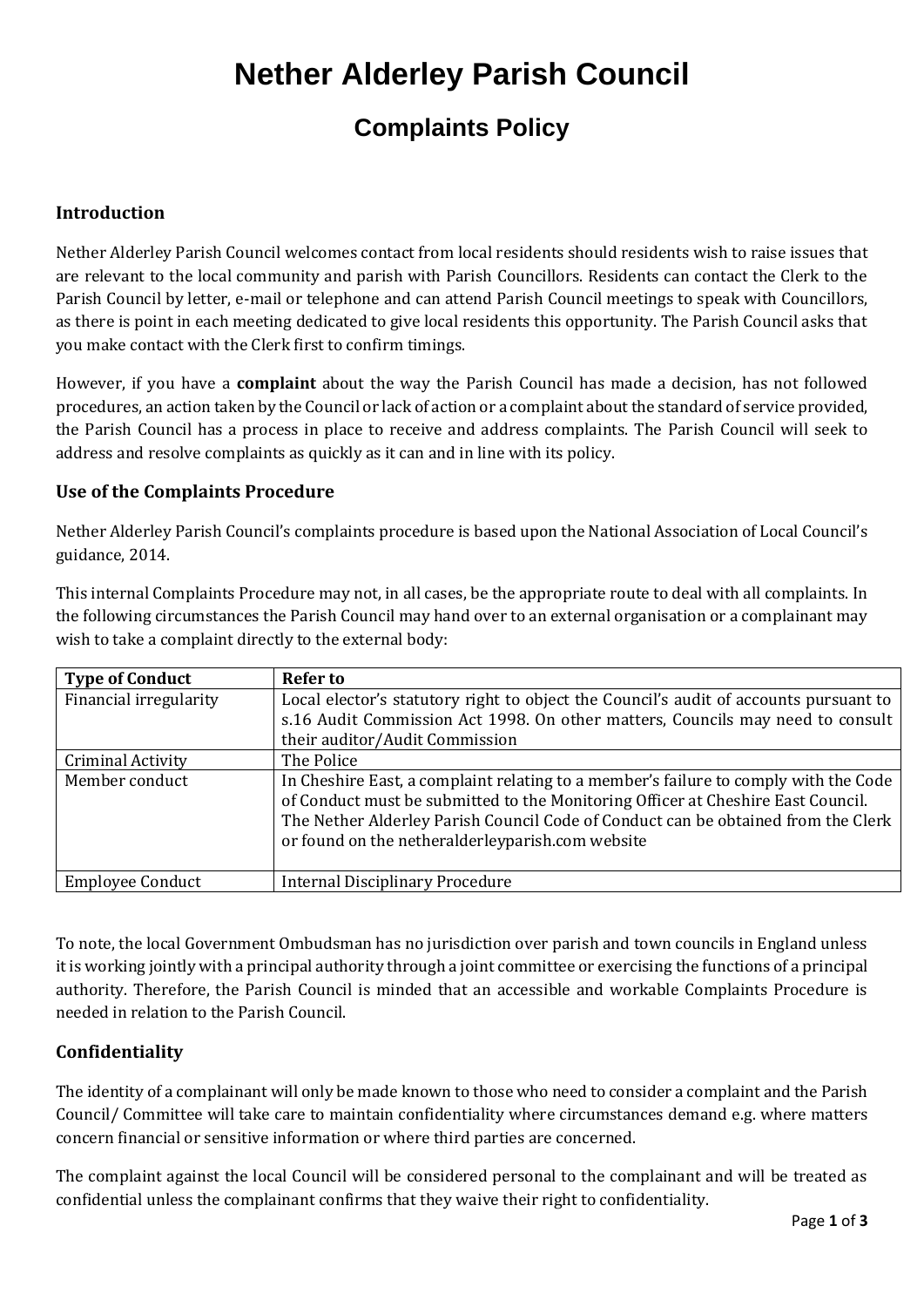### **Raising matters of concern/ 'informal' complaint.**

Where a member of the public wishes to raise an issue with Parish Council or Clerk about its services, decisions, actions or procedures but does not wish to raise a formal complaint, the Clerk will do their best to investigate, address and resolve the issue within 10 working days, or inform the contact of the length of time required to address the issue, with a specified reason.

## **Complaints Procedure**

### **Stage One**

### **Submission of Complaint**

1. The complainant should submit a complaint in writing to the Parish Council Clerk, at the following address:

28 Sandhurst Drive, Wilmslow, Cheshire SK9 2GP

The correspondence should clearly identify that it is a complaint and should include the detail of the complaint, including relevant events, dates, names of relevant members, staff and the complainant's name and contact details.

The Complainant should indicate whether they want the complaint to be treated confidentially

If the complainant does not wish to submit the complaint to the Clerk, they may address it to the Chairman of the Parish Council at the address above, marked 'personal and confidential'.

2. The Clerk shall acknowledge receipt of the compliant and shall do their best to investigate, address and resolve the complaint within 10 working days, or inform the complainant of the length of time required to address the complaint, with a specified reason.

### **Referral to Complaints Committee**

- 3. If the Complainant is not happy with the way the complaint is being handled by the Clerk, they may request that the complaint is considered by a Complaints Committee, configured to handle the complaint.
- 4. If the Clerk considers that the complaint should be considered by the Committee, the complainant will be advised when the matter will be brought before the Committee.
- 5. If the complaint is addressed to the Chairman, the Chairman will acknowledge receipt and advise the complainant when the matter will be brought before the Committee
- 6. If the matter is dealt with by the Committee, the complainant will be invited to attend a meeting and may bring a representative with them if they wish. The complainant will be advised whether the complaint will be treated as confidential or whether notice will be given in the usual way for public to be present. The Committee will aim to meet within 4 weeks of the complaint being made or otherwise provide reason for extending this time period.